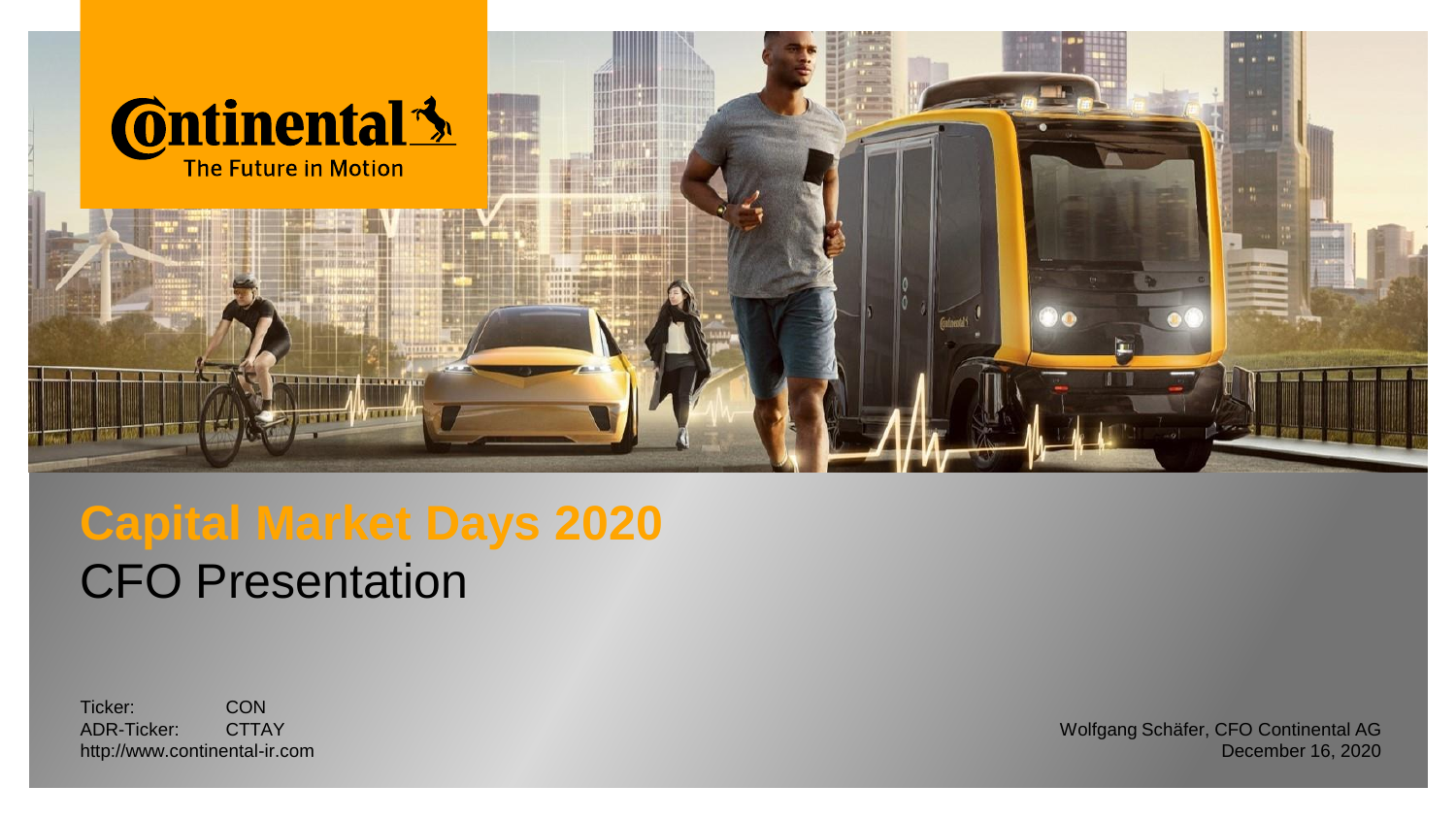# **Business Development**



<sup>1</sup> Before amortization of intangible assets from purchase price allocation, changes in the scope of consolidation, and special effects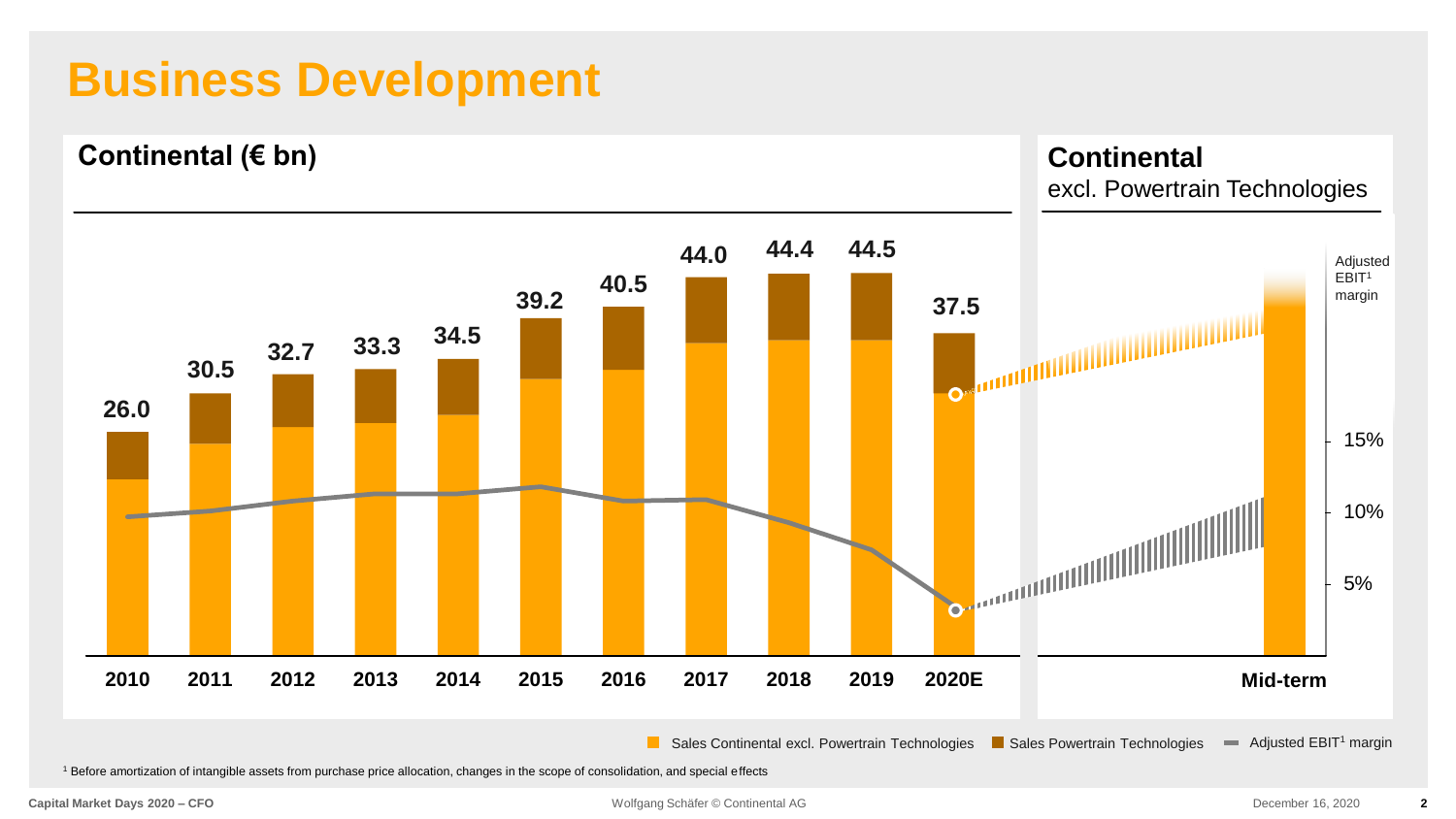# **Outlook: Continental Group 2020**

|                                                                       | 2019                  | <b>2020E</b>                                                                  |
|-----------------------------------------------------------------------|-----------------------|-------------------------------------------------------------------------------|
| <b>Consolidated sales</b><br>Adj. EBIT <sup>1</sup> margin            | €44.5 bn<br>7.4%      | Around $€37.5$ bn<br>Around 3.5%                                              |
| Automotive sales<br>Adj. $EBIT1$ margin                               | €26.5 bn<br>4.4%      | Around $\epsilon$ 22.0 bn<br><b>Around -1.5%</b>                              |
| Rubber sales<br>Adj. EBIT <sup>1</sup> margin                         | €18.0 bn<br>12.4%     | Around $€15.5$ bn<br>Above 11.0%                                              |
| Raw materials cost impact for<br>Rubber                               | Headwind of<br>€50 mn | 9M: tailwind of €130 mn; further tailwind of about $€70$ mn<br>expected in Q4 |
| Special effects                                                       | -€3,312 mn            | 9M: -€1,563 mn; further expenses expected in Q4                               |
| Capex before financial investments<br>in % of sales                   | 7.4%                  | Around 6.0%                                                                   |
| Free cash flow before acquisitions<br>and excluding carve-out effects | €1.3 bn               | Above $\epsilon$ 0.5 bn                                                       |
|                                                                       |                       |                                                                               |

<sup>1</sup> Before amortization of intangible assets from purchase price allocation, changes in the scope of consolidation, and special effects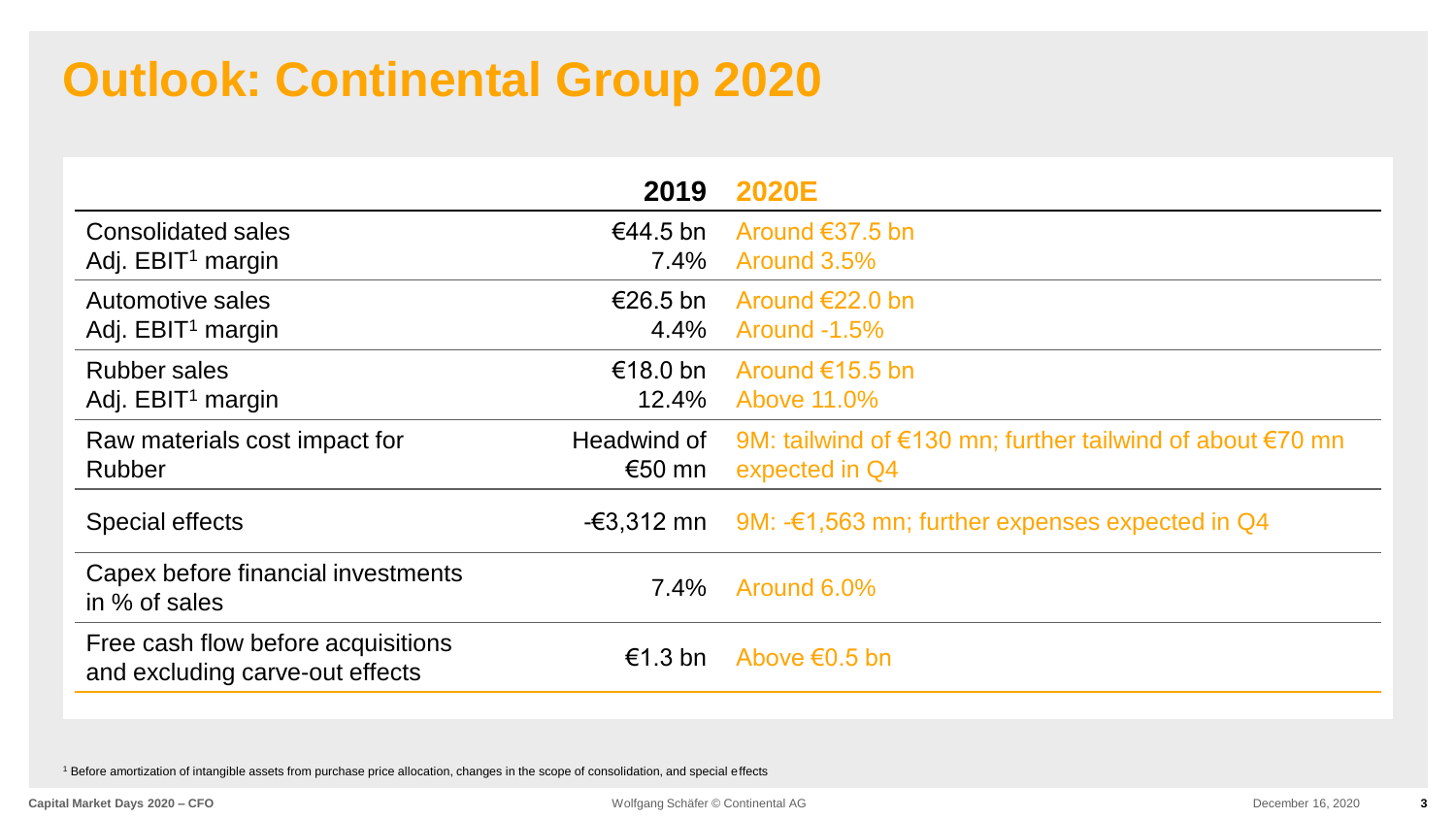# **Powertrain Technologies**

#### Vitesco Technologies Ready for Independence

#### **Well positioned in electrification Current status of spin-off**

- Full-range supplier for all electrification types: from battery management to electric drive systems
- Sales share of electrification technology doubled in 2020E to 6%
- Already supplying numerous xEV platforms from VW, Audi, Daimler, PSA, FCA, Renault and Jaguar Land Rover



#### **Legal carve-out**



**Operational readiness on track**



- **Improved market conditions**
- **AGM approval** April 29, 2021



**Listing** H2 2021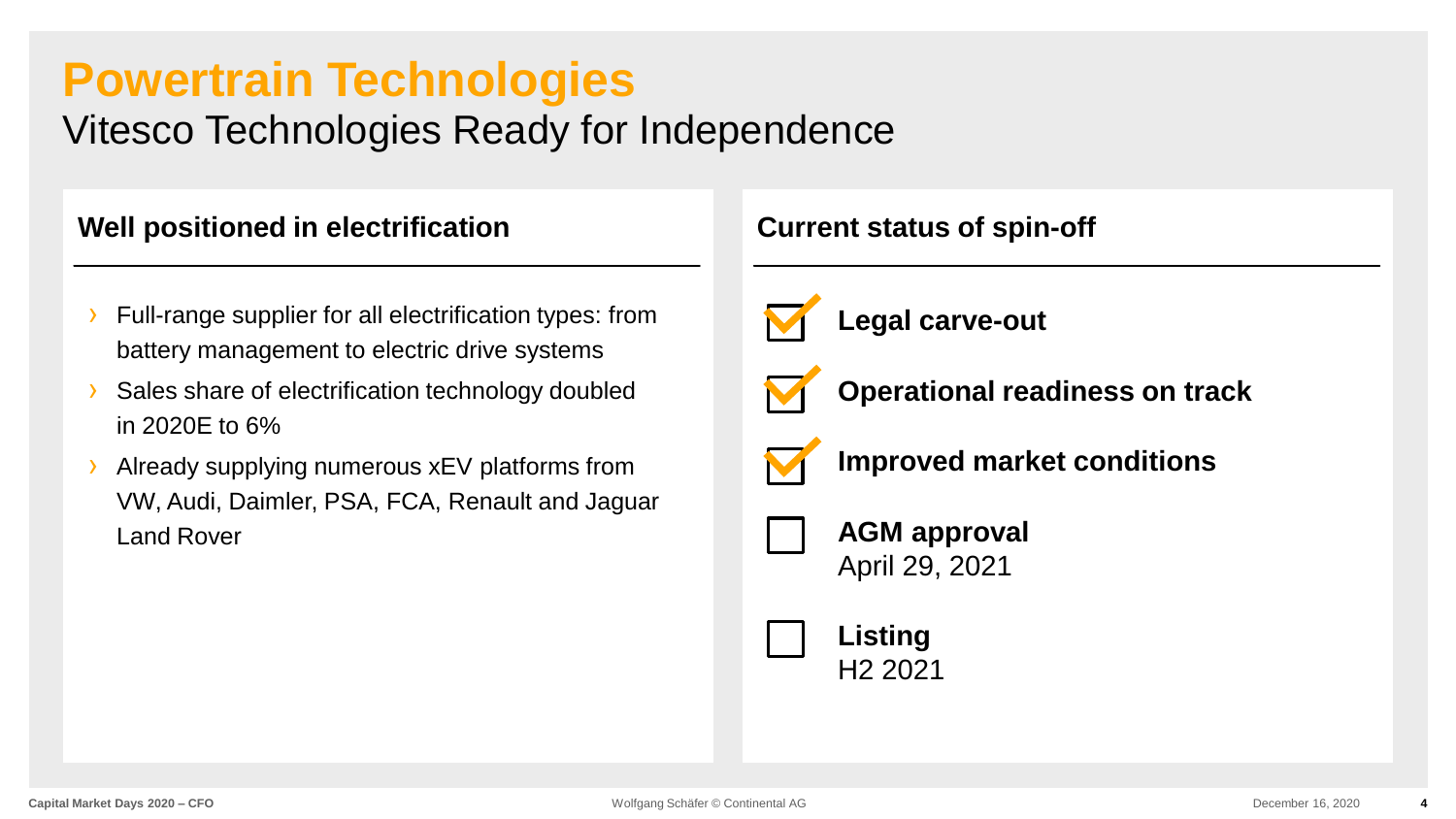# **Short-term Measures**

#### Sharp Adjustments in Costs and Capital Expenditures

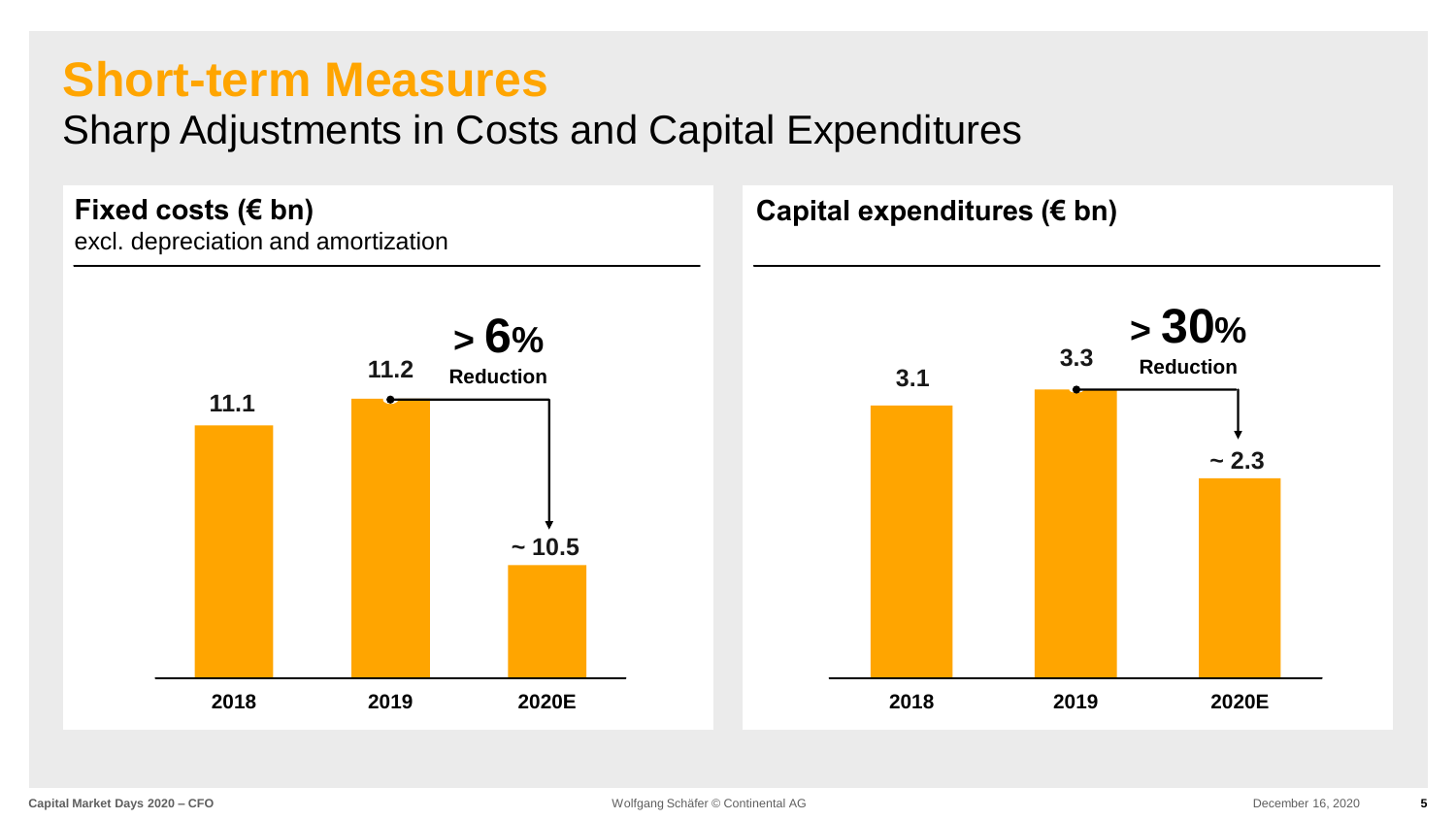# **Mid-term Measures**

#### Implementation of Structural Measures On Track



- › Includes footprint, structures and processes
- › Contributions from central functions and business units
- › Around 30,000 jobs worldwide affected
	- › Major portion in high-cost countries
	- › Negotiations with employee representatives ongoing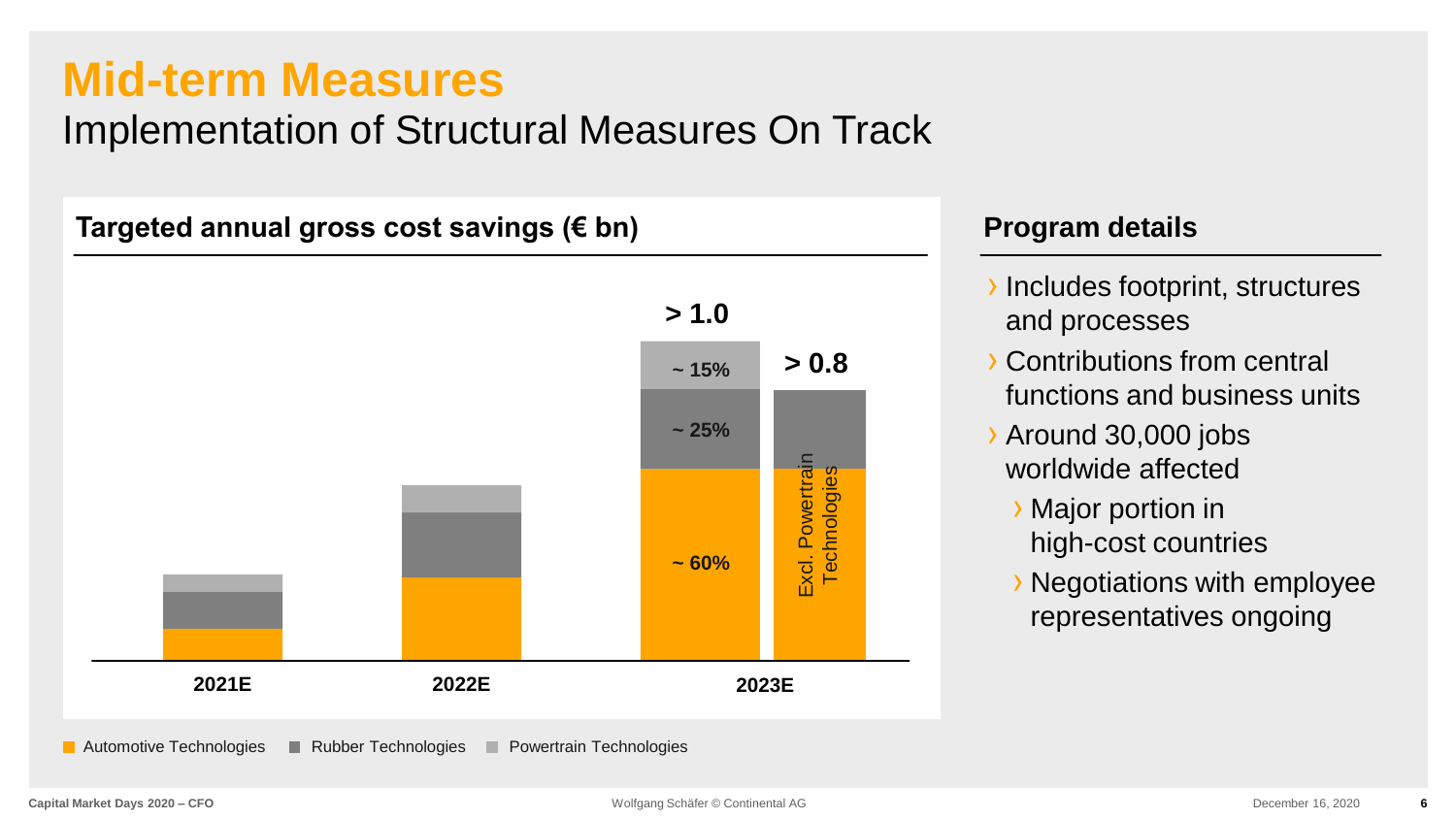#### **Mid-term Measures**

#### Cash Outflow for Restructuring Predominantly in 2021-22

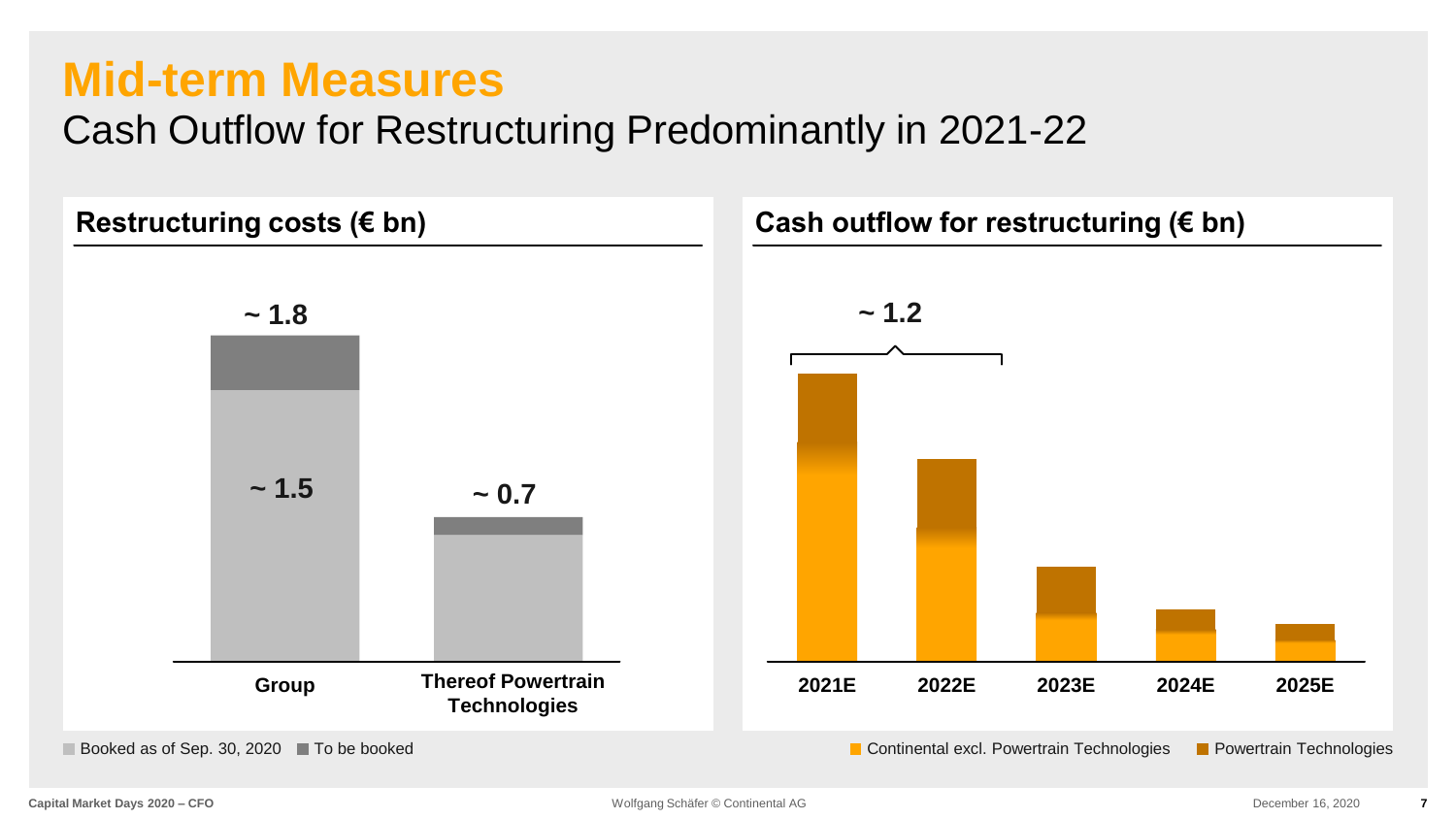# **Mid-term Growth Expectations**

Top Line to Benefit From Recovering Markets and Outperformance

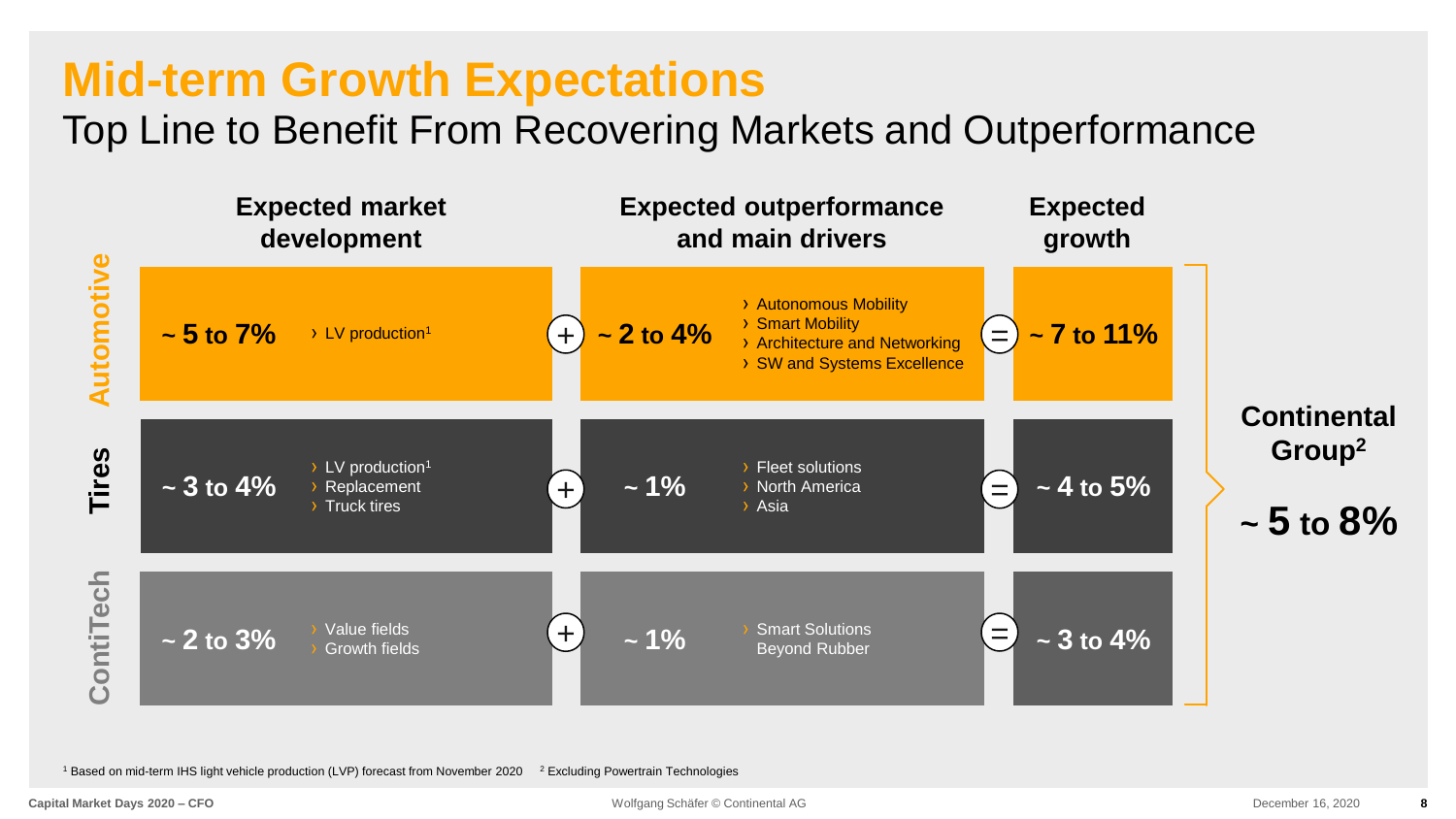#### **Financial Targets** Mid-term Adjusted EBIT<sup>1</sup> Margin



<sup>1</sup> Before amortization of intangible assets from purchase price allocation, changes in the scope of consolidation, and special effects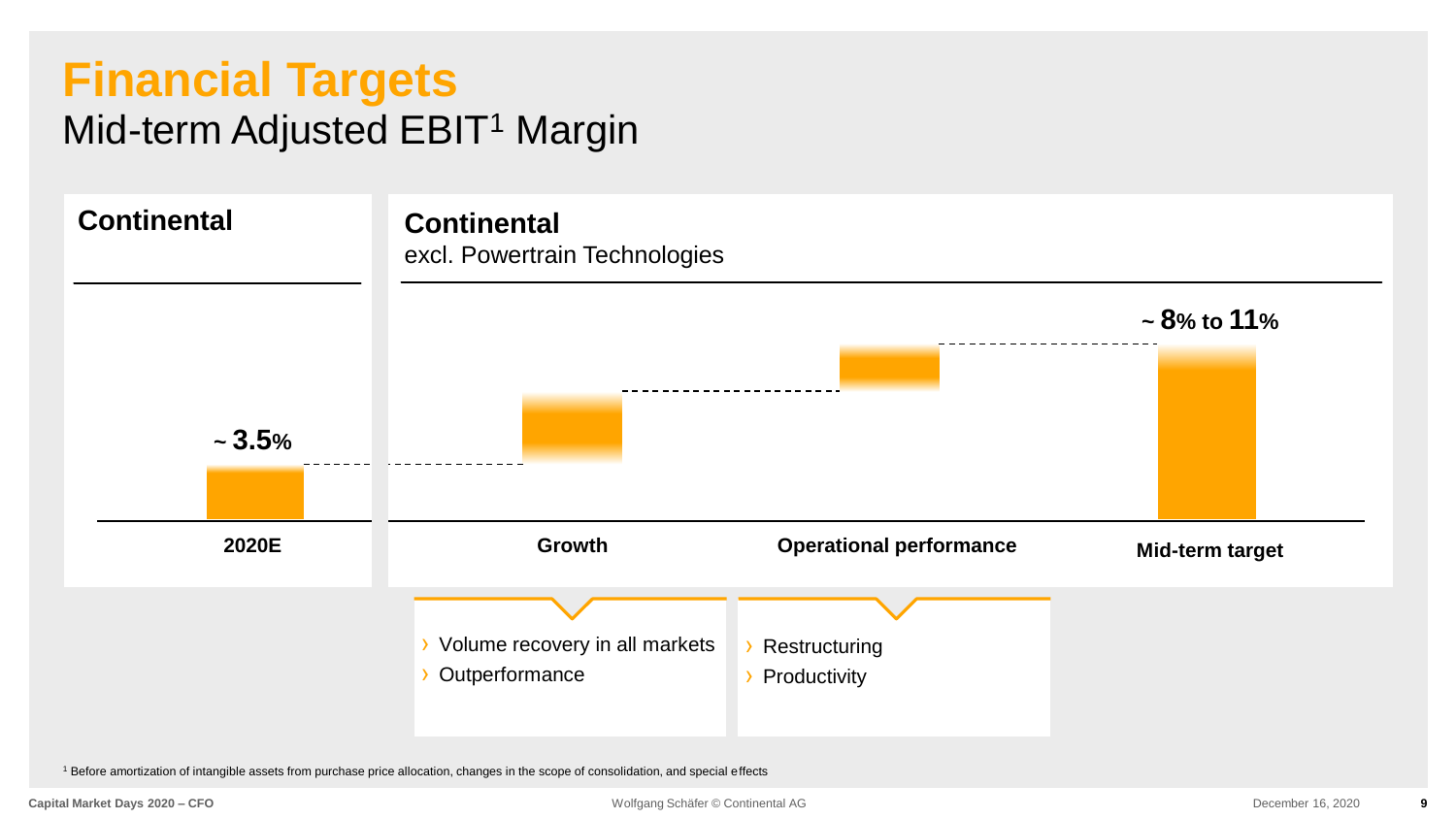### **Cash Flow Development**

#### Cash Conversion Supported by Cost Improvements

**2010 2011 2012 2013 2014 2015 2016 2017 2018 2019 2020E** <sup>1</sup> <sup>1</sup> <sup>1</sup> <sup>1</sup> <sup>1</sup> <sup>1</sup> <sup>1</sup> <sup>1</sup> <sup>2</sup> <sup>2</sup> <sup>2</sup> **Mid-term<sup>3</sup> Mid-term target: Cash conversion<sup>4</sup> > 70% > 0.5 103% 44% 93% 103% 90% 99% 82% 79% 61% n.a. n.a. Cash conversion Continental (€ bn) Continental**  excl. Powertrain Technologies **0.6 0.5 1.7 2.0 2.1 2.7 2.3 2.3 1.8 1.3**

<sup>1</sup> Cash flow before financing activities and acquisitions

<sup>2</sup> Cash flow before financing activities, acquisitions and carve-out effects

<sup>3</sup> Cash flow before financing activities, M&A, restructuring and restructuring-related effects and carve-out effects

<sup>4</sup> Ratio of cash flow as defined above to net income attributable to the shareholders of the parent

 $\Box$  Cash flow<sup>1,2,3</sup>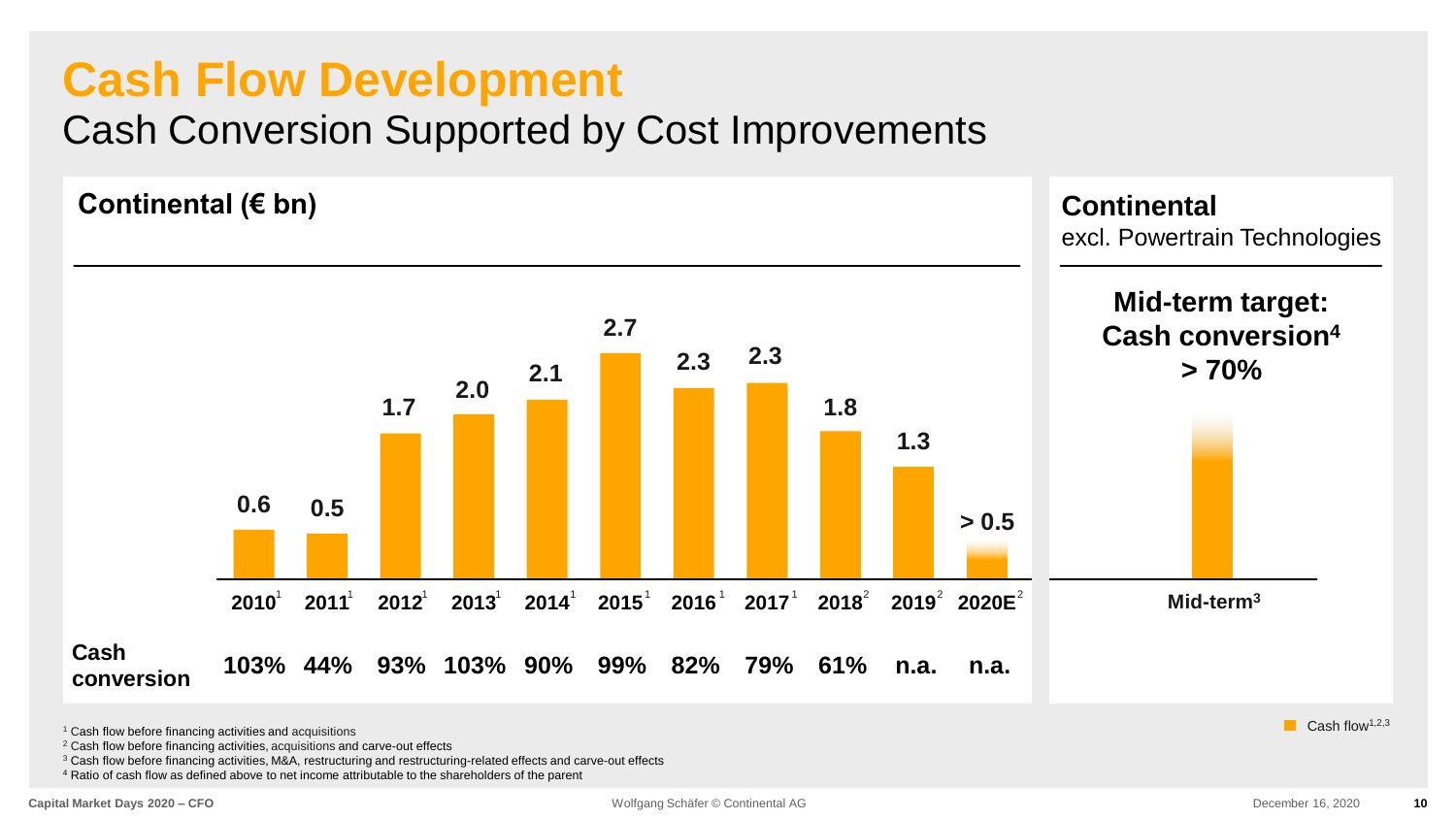# **Committed to Investment Grade Credit Profile**

#### **Continental's mid-term targets:**

| below 40% |
|-----------|
| above 30% |
| above 70% |
|           |

**26% 29% 19% 13% 9%**

**2010 2011 2012 2013 2014 2015 2016 2017 2018 2019 2020E**

#### **Continental's current credit rating:**

| Fitch (since April 20, 2020)   | <b>BBB, outlook stable</b> |
|--------------------------------|----------------------------|
| S&P (since March 30, 2020)     | BBB, outlook negative      |
| Moody's (since March 13, 2020) | Baa2, outlook negative     |





*<sup>1</sup>* Net indebtedness divided by equity

2 IFRS 16 applied starting 2019

3 Ratio of cash flow before financing activities, M&A, restructuring and restructuring-related effects and carve-out effects to net income attributable to the shareholders of the parent

**26%**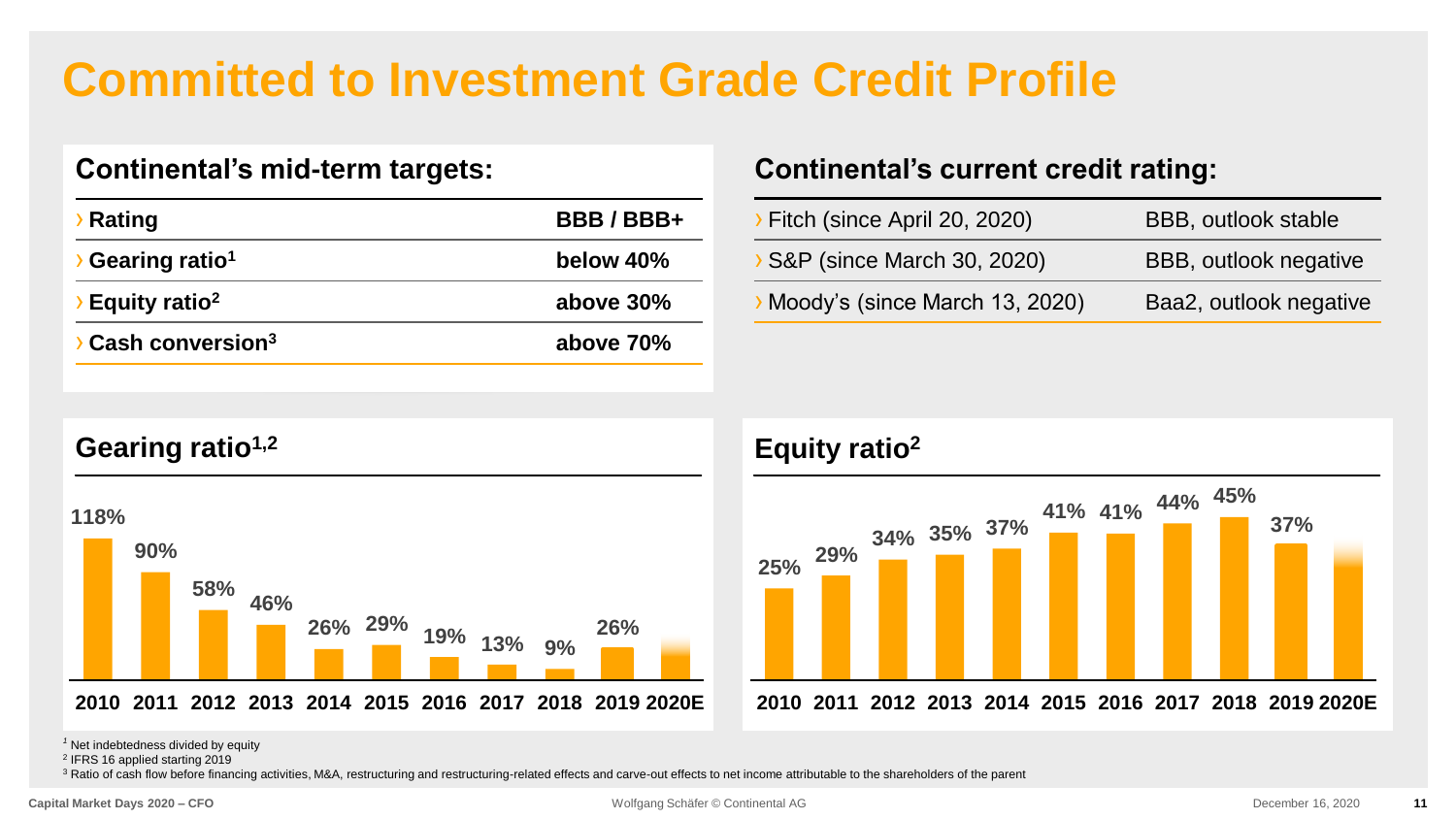#### **Dividend**



 $1$  Dividend paid for the respective fiscal year, payout in the subsequent year

<sup>2</sup> Ratio of dividend for the fiscal year to net income attributable to the shareholders of the parent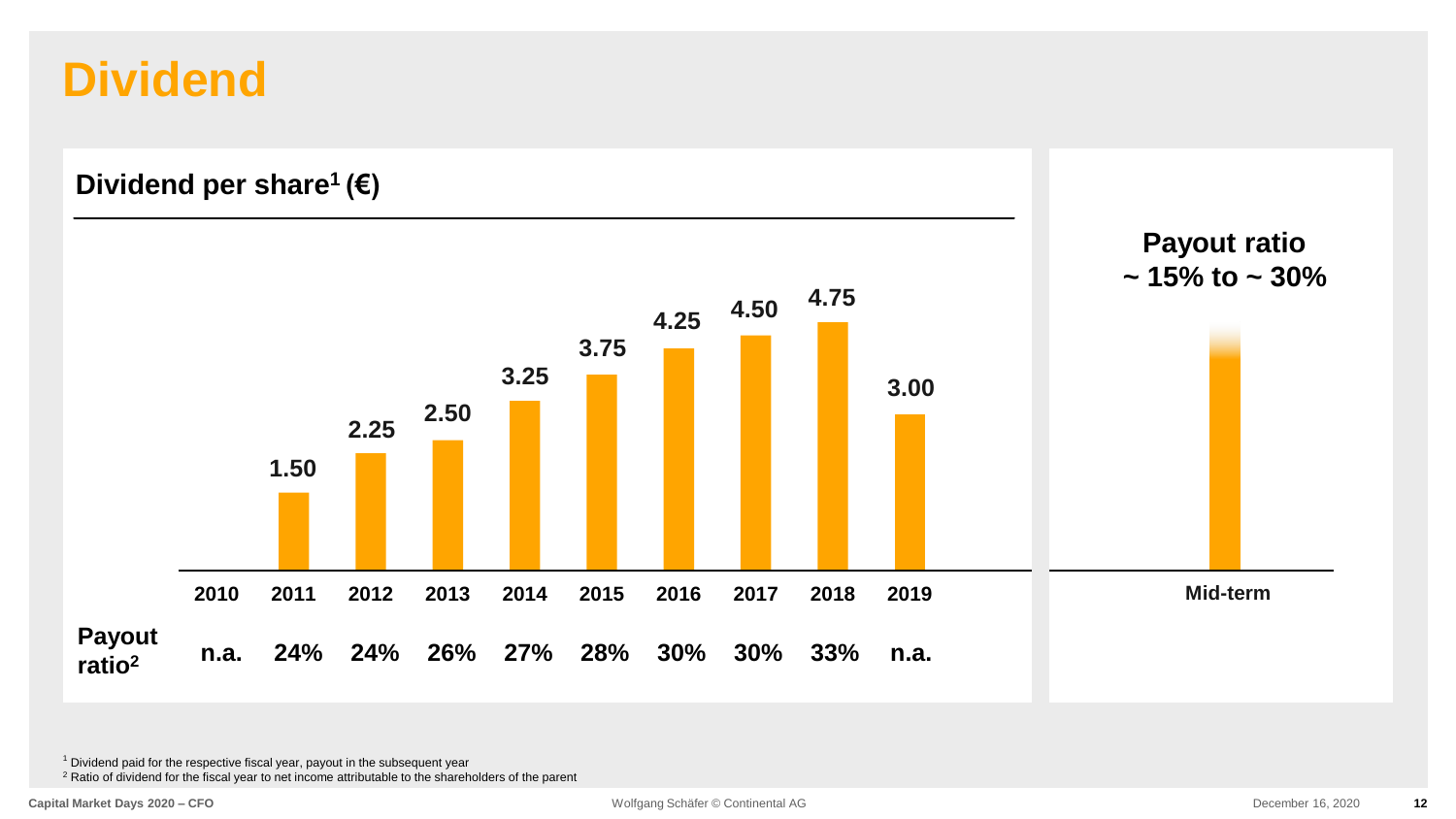# **Mid-term Targets**

#### **Automotive Technologies**

| $\sim$ +2 to +4%-pts                             |  |
|--------------------------------------------------|--|
| $\sim$ +2 to +4%-pts                             |  |
| $\sim$ +2 to +4%-pts                             |  |
| Adjusted EBIT <sup>3</sup> margin<br>~ 6% to 8%  |  |
| ~ 6% to 8%                                       |  |
| $\sim$ 6% to 8%                                  |  |
| Return on capital employed <sup>4</sup><br>> 15% |  |
| > 15%                                            |  |
| > 15%                                            |  |
|                                                  |  |

#### **Rubber Technologies Adjusted EBIT<sup>3</sup> margin ~ 11% to 14%** Tires  $\sim 12\%$  to 16% ContiTech  $\sim$  9% to 11%

| <b>Return on capital</b><br>employed <sup>4</sup> | > 20% |
|---------------------------------------------------|-------|
| Tires                                             | >20%  |
| ContiTech                                         | > 20% |

#### **Continental Group<sup>1</sup>**

| Adjusted EBIT <sup>3</sup> margin                 | $\sim$ 8% to 11%  |
|---------------------------------------------------|-------------------|
| <b>Return on capital</b><br>emploved <sup>4</sup> | $\sim$ 15% to 20% |
| Cash conversion <sup>5</sup>                      | $>70\%$           |

<sup>1</sup> Excluding Powertrain Technologies

<sup>2</sup> Organic sales growth above IHS light-vehicle production

<sup>3</sup> Before amortization of intangibles from PPA, consolidation and special effects

**Capital Market Days 2020 – CFO** Wolfgang Schäfer © Continental AG December 16, 2020 **13**

<sup>4</sup> Ratio of EBIT to average operating assets for a fiscal year

carve-out effects to net income attributable to the shareholders of the parent

<sup>5</sup> Ratio of cash flow before financing activities, M&A, restructuring and restructuring-related effects and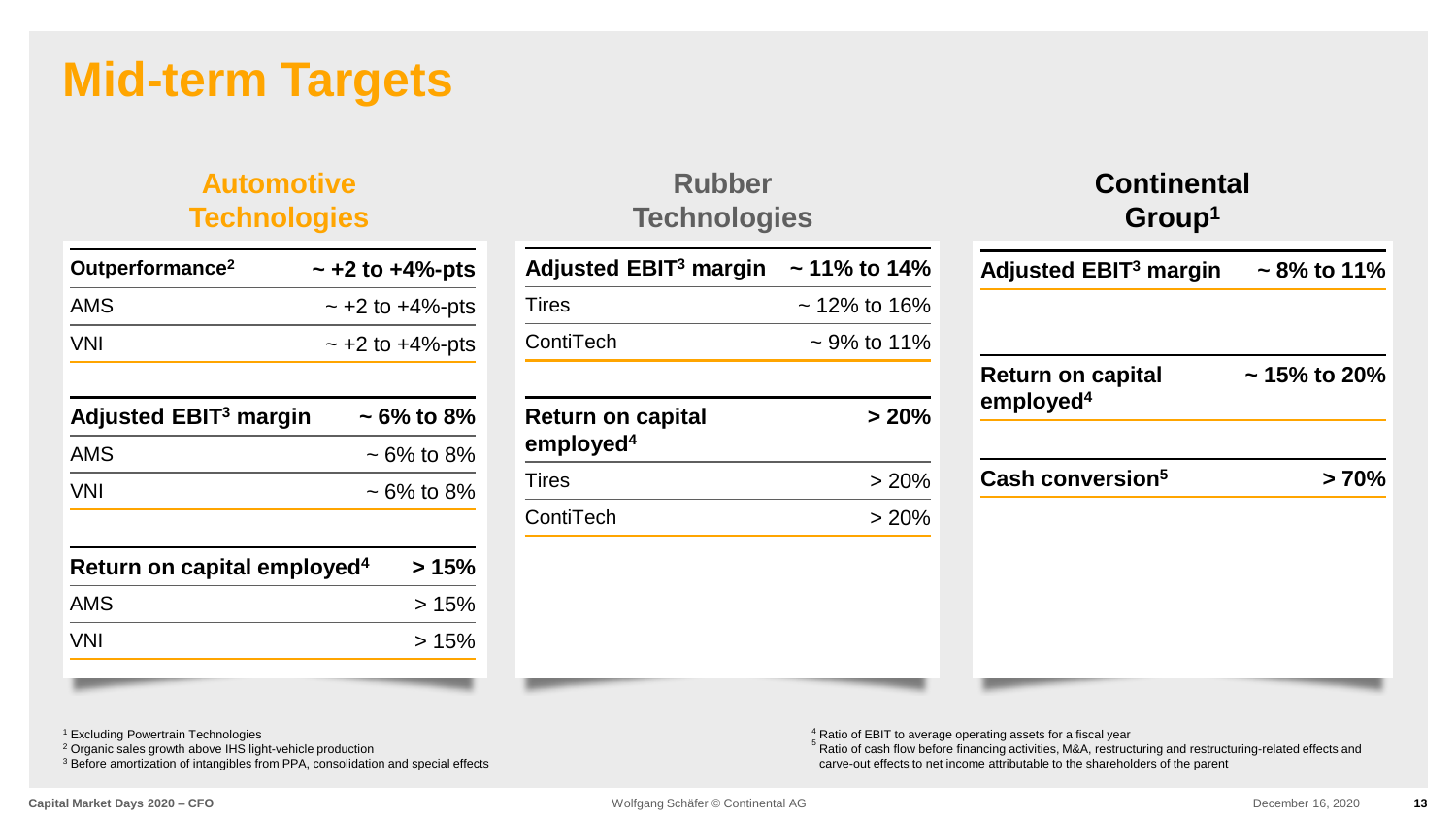#### **Summary** Invest in a Winner of the Transformation

**Mid-term targets<sup>1</sup>**



**Benefit from market recovery + outperformance + cost savings**

**Realize embedded value from technology leadership**

#### **Team with "Passion to Win" and committed to "Transparency and Ownership"**

<sup>1</sup> Excluding Powertrain Technologies

<sup>2</sup>Before amortization of intangibles from PPA, consolidation and special effects

<sup>3</sup> Ratio of EBIT to average operating assets for a fiscal year

<sup>4</sup> Ratio of cash flow before financing activities, M&A, restructuring and restructuring-related effects and carve-out effects to net income attributable to the shareholders of the parent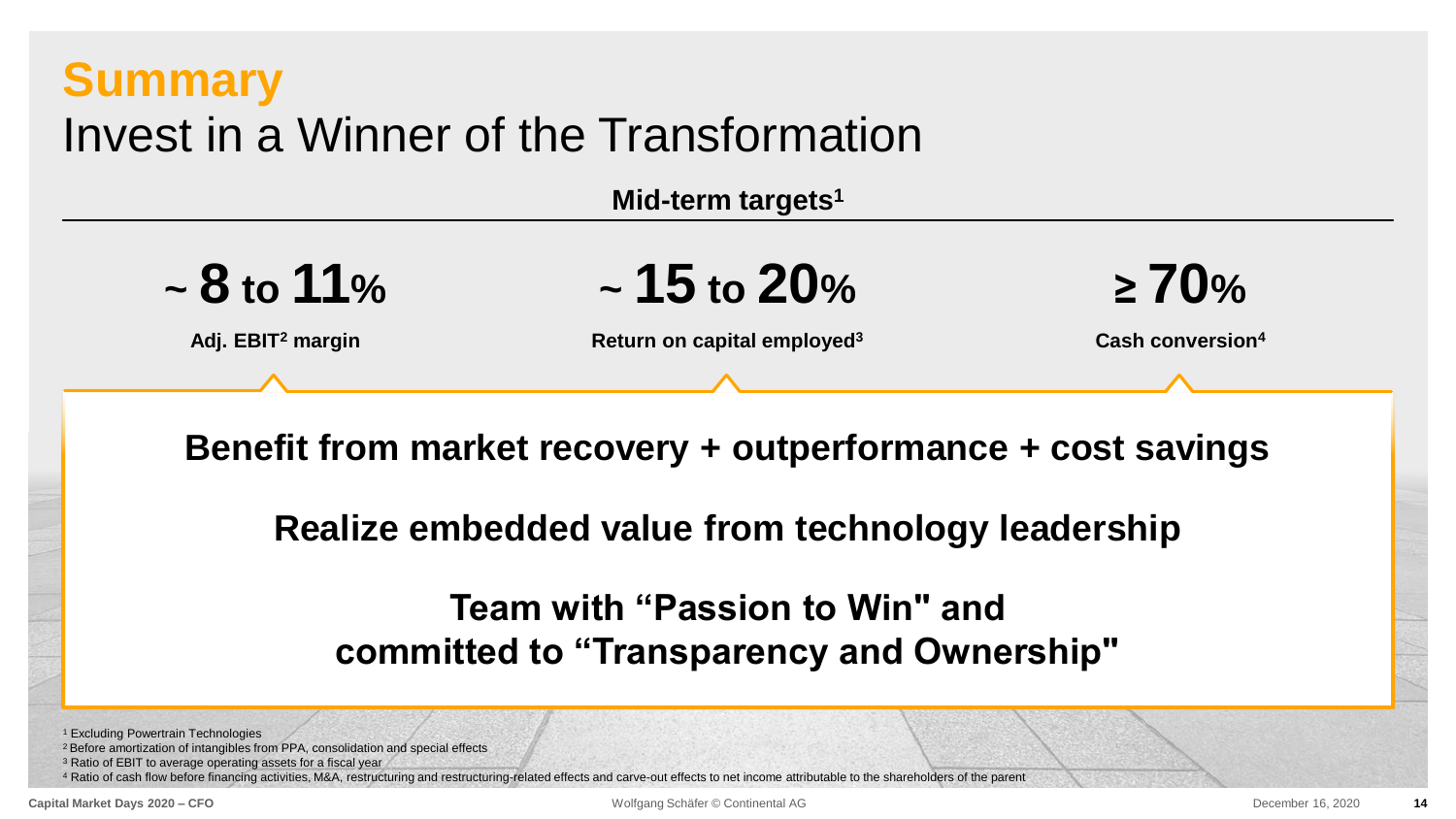### **Disclaimer**

- › This presentation has been prepared by Continental Aktiengesellschaft solely in connection for the Capital Market Days in December 2020, and the subsequent analyst and investor meetings. It has not been independently verified. It does not constitute an offer, invitation or recommendation to purchase or subscribe for any shares or other securities issued or to be issued by Continental AG or any subsidiary and neither shall any part of it form the basis of, or be relied upon in connection with, any contract or commitment concerning the purchase or sale of such shares or other securities whatsoever.
- › Neither Continental Aktiengesellschaft nor any of its affiliates, advisors or representatives shall have any liability whatsoever (in negligence or otherwise) for any loss that may arise from any use of this presentation or its contents or otherwise arising in connection with this presentation.
- › This presentation includes assumptions, estimates, forecasts and other forward-looking statements, including statements about our beliefs and expectations regarding future developments as well as their effect on the results of Continental. These statements are based on plans, estimates and projections as they are currently available to the management of Continental. Therefore, these statements speak only as of the date they are made, and we undertake no obligation to update publicly any of them in light of new information or future events. Furthermore, although the management is of the opinion that these statements, and their underlying beliefs and expectations, are realistic as of the date they are made, no assurance can be given that the expected developments and effects will actually occur. Many factors may cause the actual development to be materially different from the expectations expressed here. Such factors include, for example and without limitation, changes in general economic and business conditions, fluctuations in currency exchange rates or interest rates, the introduction of competing products, the lack of acceptance for new products or services and changes in business strategy.
- › All statements with regard to markets or market position(s) of Continental or any of its competitors are estimates of Continental based on data available to Continental. Such data are neither comprehensive nor independently verified. Consequently, the data used are not adequate for and the statements based on such data are not meant to be an accurate or proper definition of regional and/or product markets or market shares of Continental and any of the participants in any market.